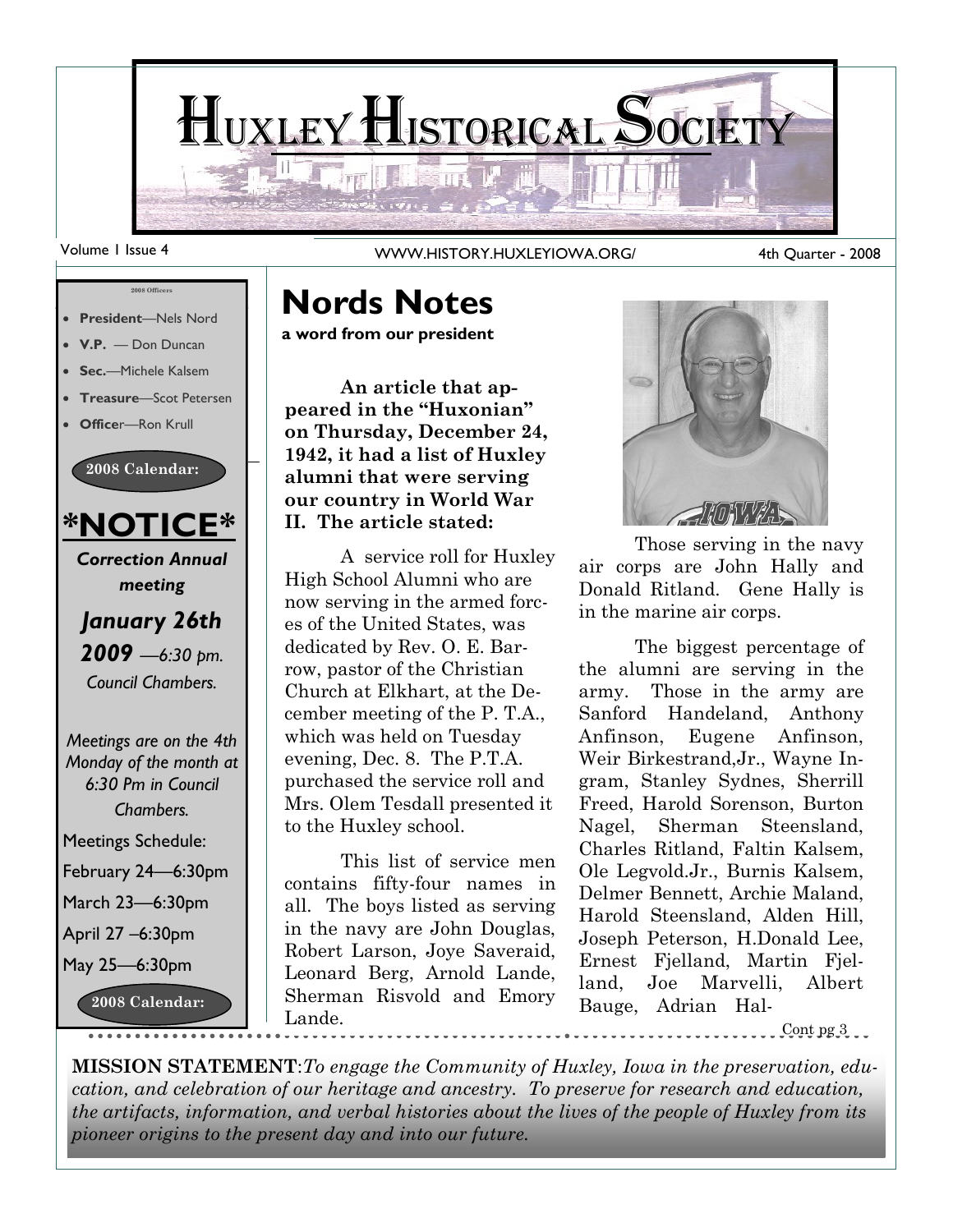#### **October Meeting Minutes**

October 27, 2008 - Call to order at 6:30Pm in the Council Chambers by President Nord.

Attendees: Michele Kalsem, Nels Nord, Scot Petersen, Yvonne (Daisy) Fjelland, John Hendricks, Arlene Lande, Ikey Lee, Ruth Lee, Harriet Sheldahl, Arnold and Vivian Larson and Janet Stoll.

Past minutes were read by Sec Kalsem.

Treasurer report was read by Sec Kalsem

Web Report was given by Sec Kalsem.

All reports were approved as read.

### *Discussions and Actions on old Business*

Book information – The membership is considering doing a photo book with captions.

News letter boxes – Nels will prepare newsletter boxs

Story Co. Foundation – Nels will contact a contractor and find out the feasibility of renovating the old fire station to meet the needs of the Society.

Recording Equipment – We are waiting on this issue

Cemetery information – Motion was made and passed to pay Ron Krull for his gas for mowing the Ballard Cemetery. Michele contacted the Palestine Peppy Pushers 4H to see if anyone would consider doing a service project and/or help keep the cemetery clean.

### *New Business*

- What to do about the web site Ask the city if we might have a sub-domain of theirs webmaster Kalsem will check into that.
- Annual meeting date and plan Arlen Twedt said he would come and do a first person recitation of a Norwegian settlers story.
- Motion to pay outstanding debts was made and passed included is reimbursement for Ron Krull's mowing.

Secretary Kalsem will prepare the lifetime membership certificates for our Annual Meeting.

*Adjourn*

7:00 PM Sec Kalsem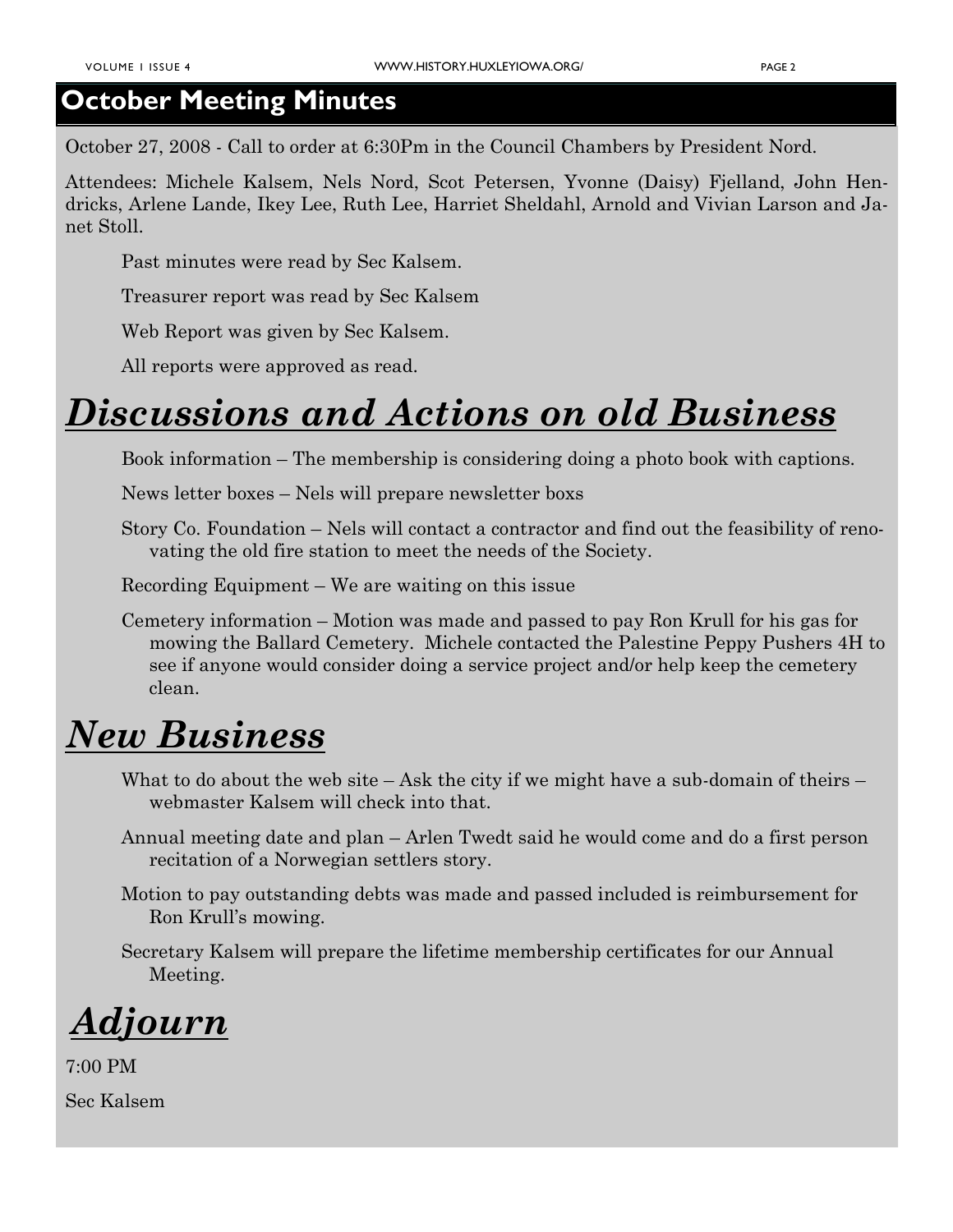

*Cont. from Page 1. Nords Notes*

verson, Marion Bauge, Jennings Ritland, John Boardson, Donald Tesdall, Herbert Tesdall, Gerhard Birkestrand, Lester Ritland, Sherrill Lande, Douglas Lantz, Oscar Overland, Raymond Anderson and Obert Overland.

Four Huxley alumni are in the United States army air corps. They are Obert Ryerson, Arnold Tesdall, Silas Tweedt and Robert Hill.

**The only service person that was killed up to that time of Dec. 24, 1942, was Luther Williams, who died while serving with the U. S. Marines.**

**In memory of those from Huxley who made the supreme sacrifice for their country during World War II were: Gene Ames, John Boardson, Kenneth Christiansen, Lloyd Hally, Ole Halverson, Owen Newgaard, Lester Ritland, Emil Westvold and Luther Williams.**

**I wish you all a Happy Holiday and a Happy and Healthy New Year.**

**Sincerely, Nels A. Nord**

**President, Huxley Historical Society**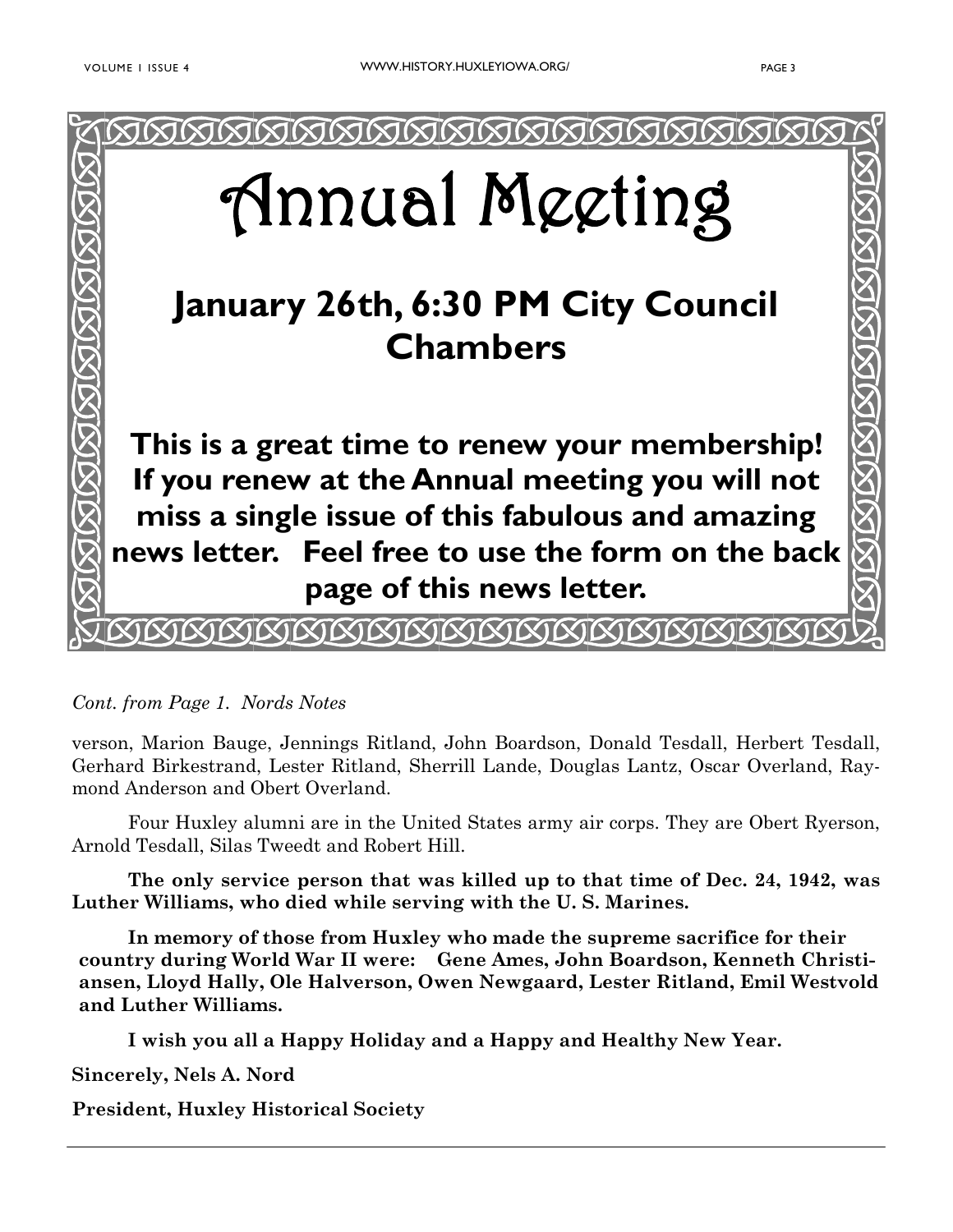#### **November Meeting Minutes**

November 24, 2008 - Call to order at 6:30Pm in the Council Chambers by President Nord.

Attendees: Michele Kalsem, Nels Nord, Scot Petersen, Yvonne (Daisy) Fjelland, John Hendricks, Arlene Lande, Ikey Lee, Ruth Lee, Laverne Helland, John Kalsem, and Delila Roberts.

Past minutes were not read.

Treasurer report was given by Scott Petersen

No Web Report was given.

All reports were approved as read.

#### *Discussions and Actions on old Business*

Nels will prepared and will place 4 newsletter boxes around town locations to include City Hall, the Library, Quicks Hardware, and a couple other locations.

Cemetery information - Michele will contact the Palestine Peppy Pushers 4H later in the sparing to see if anyone would consider doing a service project and/or help could be hired to help keep the cemetery clean.

The website hosting issue was resolved and our new address is [www.history.huxleyiowa.org](http://www.history.huxleyiowa.org/)

It will be up again ASAP.

The plan for the annual meeting was updated and corrected. It will be held the 4th Monday of January NOT January 4th as was published. The date will be Jan 26th. at 6:30 in City Council Chambers. Delila and Michele volunteered to bring some cookies and plan to set up a coffee pot so we might snack during the presentation to be given by Arlen Twedt. He said he would love to present a first person recitation of a Norwegian settler's story for us. Also at the meeting we will present the lifetime membership certificates. Secretary Kalsem is preparing those. An annual meeting notice and renewal membership notice will be sent around Jan 10th to the general membership. Sec Michele will contact Fjeldberg and Palestine about posting our annual meeting info.

### *New Business*

Secretary Kalsem will send VP Duncan a sympathy card from the HHS as his father passed this week.

Motion to pay the bill for the newsletter printing and Arlene Lande's membership was added.

*Adjourn*

6:50 PM Sec Kalsem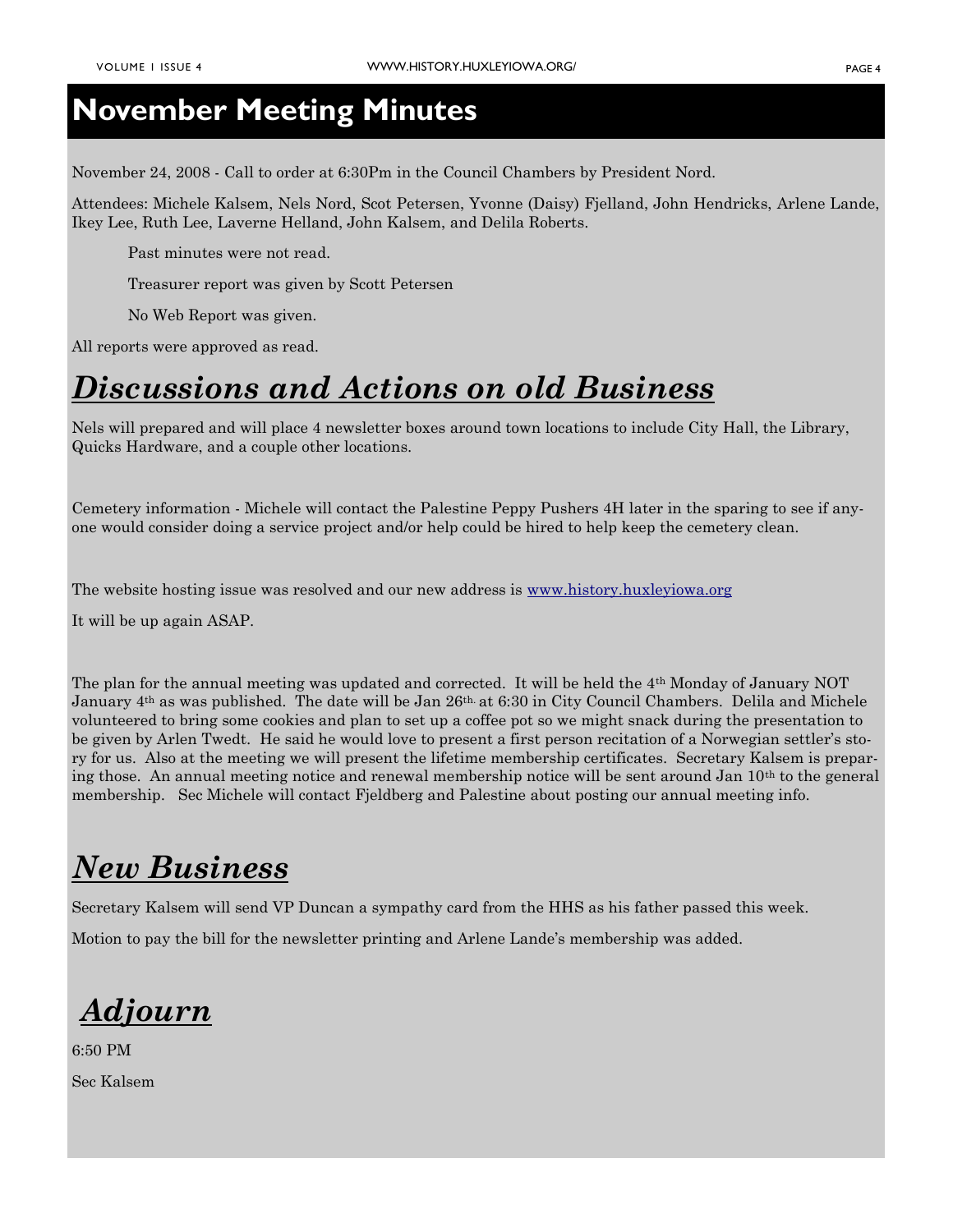**No December meeting because of upcoming holidays.**



**Do you know someone that has Huxley Historical memorabilia? How about photo's or a great life story?**

**Let us know! Call Don Duncan 515-597– 2563**

# 2nd edition DVD is ready!

*This DVD includes the 1st edition AND more it can be purchased for \$20 or \$22.50 w/S&H if we need to ship it to you.*

*This awesome DVD contains video stream of Huxley Iowa 1939-1955, Ladies at Ovid Louks Farm, 1955 City streets,125th Anniversary of Fjeldberg Lutheran Church, Huxley Horse Show, and a 1944 Baseball game in addition to some silliness. Get yours today!* 

The Historical Society would love to have copies of any film you may have or photo's from the past in our community. To purchase a video OR contact us about getting copies from you please contact us at 515-597-3142 or email to hhs@huxcomm.net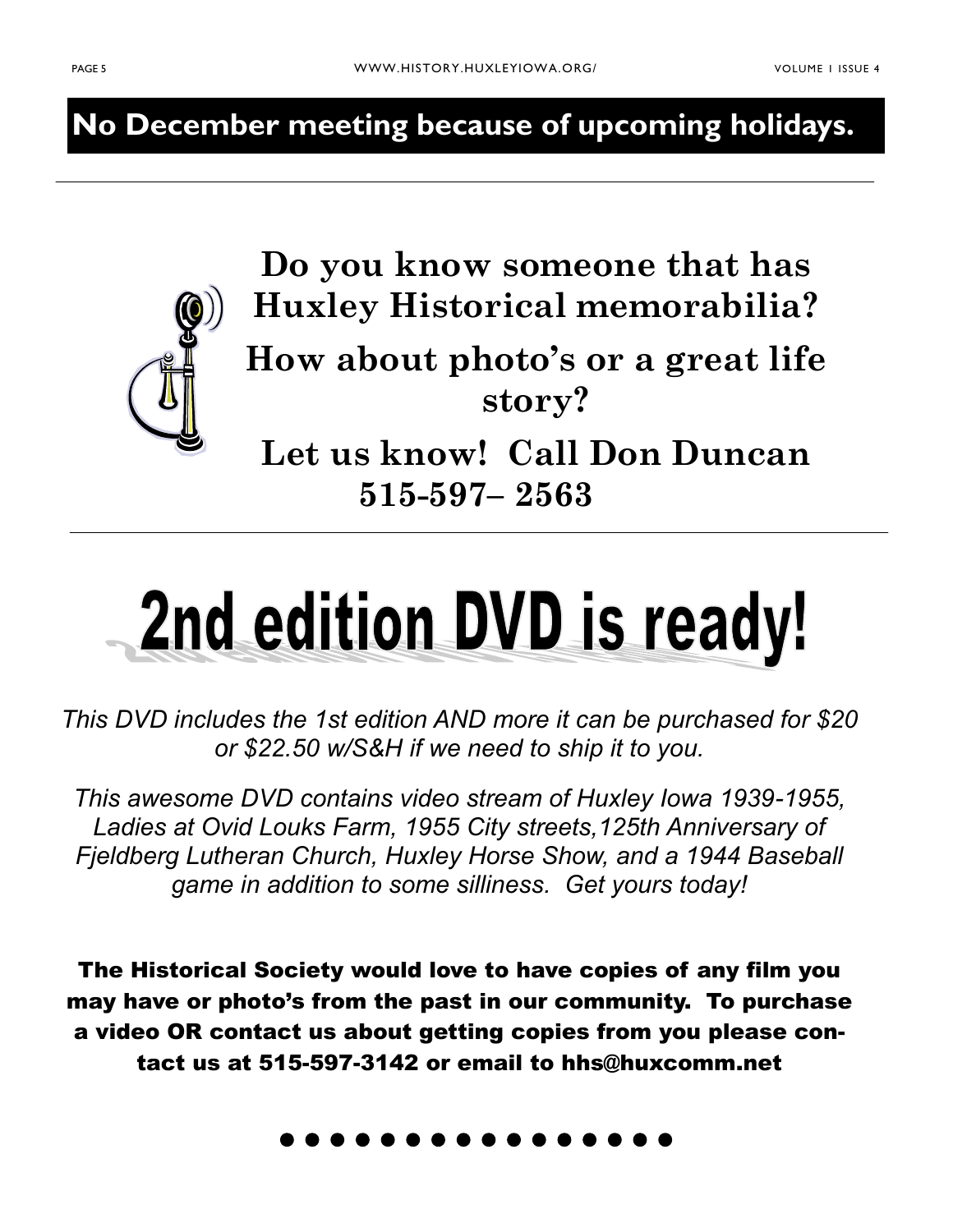## **BUT** that means '09 memberships are due.

Please consider joining as a LIFETIME members and never have to worry about renewing again.

Joining as a LIFETIME member is easy (\$500 one time) and it means so much to HHS as we need a safe space to store the heritage we have already acquired AND your input about how best to preserve it. The HHS needs a building and archival quality storage to protect our items. Did you know we have a fire truck? And a 4' x 5' painting? Those are just two of the fabulous treasures we store but we have A LOT more much of which are delicate photo's, fabrics, and papers.

Feel free to use the form on the back page of this news letter.

Be sure and come to a meeting when you can because even as we need financial assistance we also need help making good plans for our future. NOT to mention the great stories we share!

The following are Lifetime members who agree with our mission.

John Berhow

Laverne & Elaine Helland

Darlene & Robert Hermann

Dave & Cheryl Kalsem

Elizabeth Maland Nels & Rowena Nord Harriett Sheldahl Janet & Gary Thompson

John & Ann Kalsem

Prefer to get your newsletter on line? Email and let us know! hhs@huxcomm.net



+ + + + + + + + + + +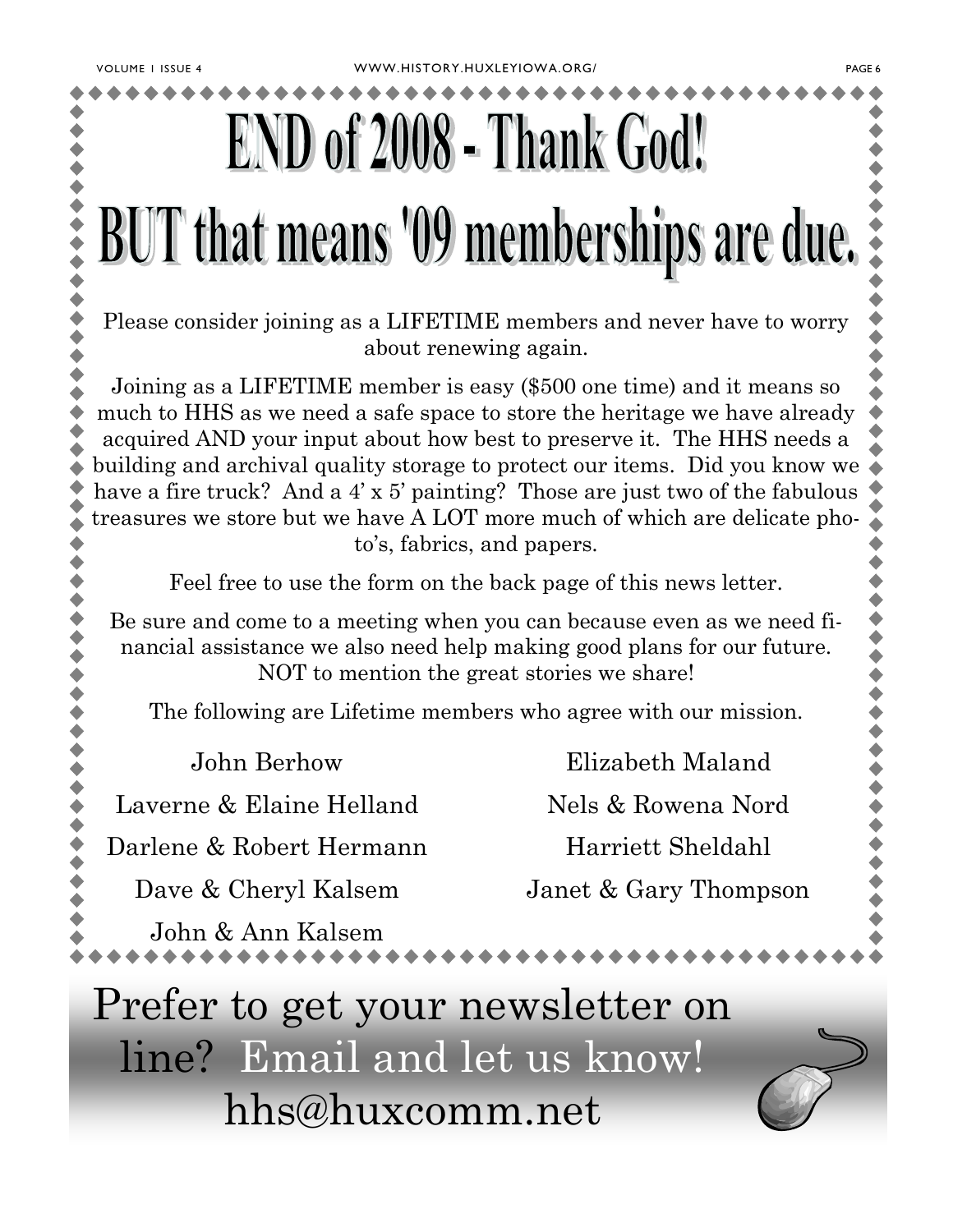---------------



The Historical Society always has projects we could use assistance with. Simple things like editing to physical things like cleaning of the cemetery.

ANY help is welcome call to volunteer.

Sec Kalsem 515-597-3142

#### **We have a NEW web address and site.**

**Our new web address is**

#### **www.history.huxleyiowa.org**



**Watch for exciting changes in the history pages AND be sure and sent me family histories to include on the peoples pages.** 

**Thanks Web Master Kalsem**



## **THANKS! THANKS! THANKS! THANKS! THANKS!**

To all those who have purchased memberships.

The HHS also wants to thank members for all donations, project specific and general.